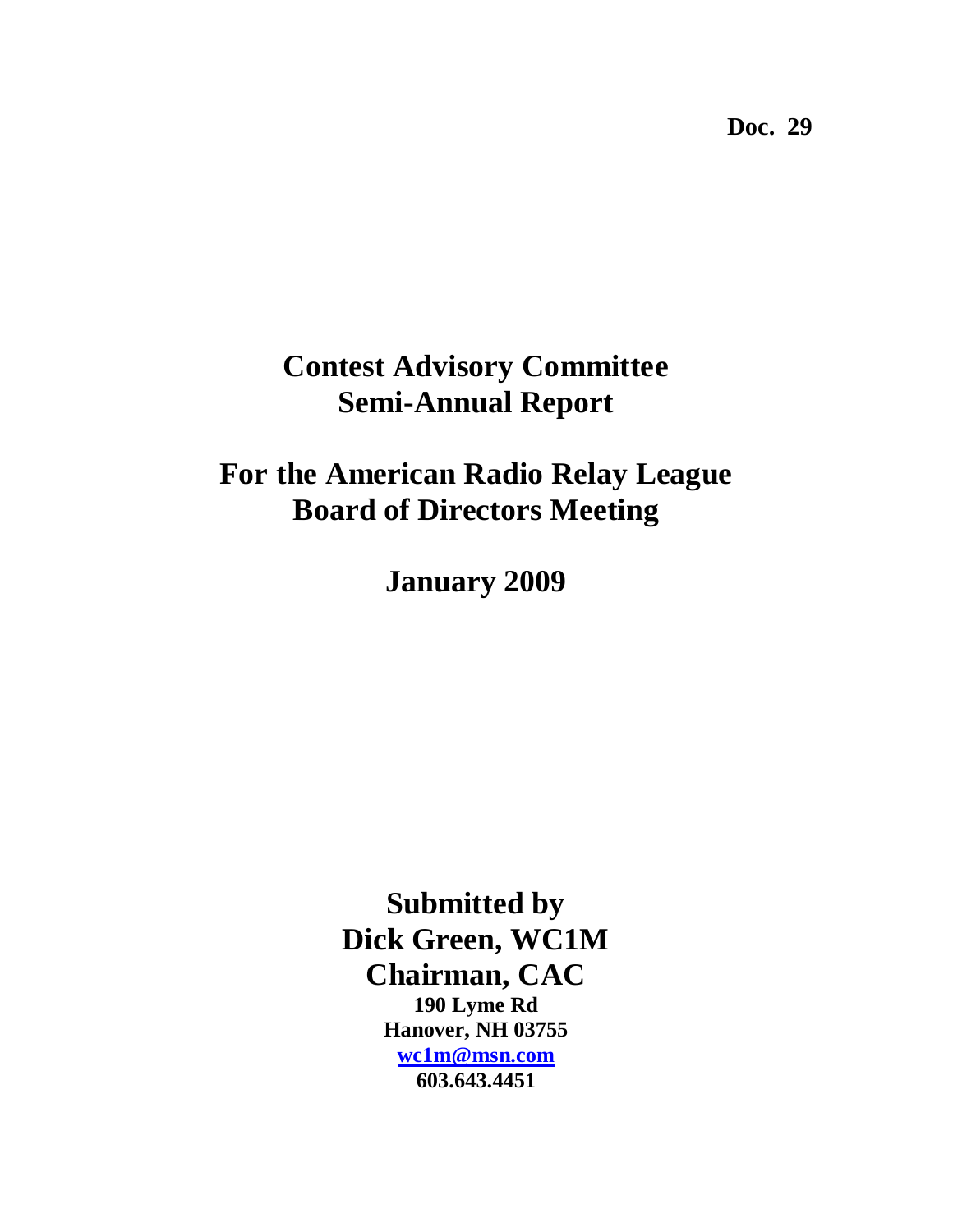#### **Summary**

Since the July 2008 Board meeting, the CAC has received one task, which was to study CW Skimmer. A tasking document was received on July 21, 2008 and the tasking was completed on November 20, 2008. The CAC's final report on CW Skimmer is attached.

On August 5. 2008, the CAC submitted an unsolicited recommendation to amend the rules for the ARRL 10m Contest. A copy of the recommendation is attached.

There was no other formal business before the CAC during the period, and there is no business currently before the CAC.

#### **Administrative Notes**

Long-time Northwest Division CAC Representative and former Chair, Ward Silver, NØAX, announced his retirement from the CAC effective with completion of the CW Skimmer tasking. I would like to take this opportunity to bring Ward's outstanding contributions and accomplishments to the attention of the ARRL Board. I would also like to thank Ward for his many years of service to the CAC, as well as for his excellent leadership as Chair. Ward provided invaluable assistance and advice to me when I took the Chair position, and has been the strongest contributor to the group during two of the most complex and important taskings we've received in recent years, Remote Operating and CW Skimmer. We will miss Ward and wish him all the best in his future endeavors.

Please note that NØAX's position as Northwest Division Representative has not yet been filled.

There have been no other changes in CAC membership since July, 2008.

Respectfully submitted, Dick Green CAC Chair New England Division Representative

### **Contest Advisory Committee**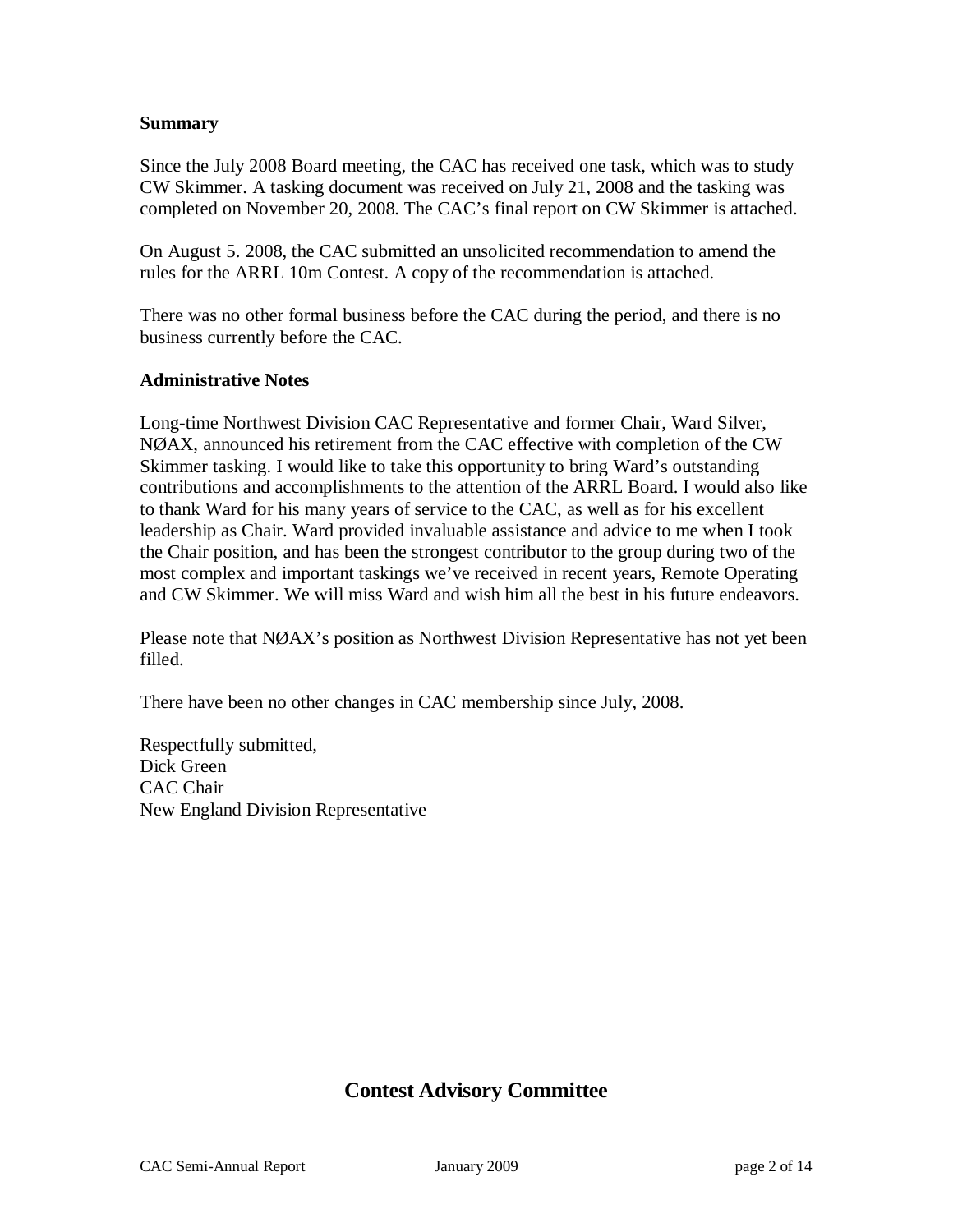### **January 5, 2009**

**Atlantic** – Mike Gilmer, N2MG (P) 315-829-5291 4600 State RT 26, Vernon, NY 13476-3706 Email: [n2mg@contesting.com](mailto:n2mg@contesting.com)

**Central** – Greg W. Clark, K9IG Email: greg@k9ig.com 3700 W CR 100 S, Franklin, IN 46131

**Dakota** – Al Dewey, KØAD (H) 763-550-0529 14800 38th Pl N, Plymouth, MN 55446-3341 (W) 952-828-3112

**Delta** –Ted L. Bryant, W4NZ (H) 423-894-1773 9217 Charbar Circle Email: w4nz@comcast.net Chattanooga, TN 37421-5306 or [w4nz@arrl.net](mailto:w4nz@arrl.net)

**Great Lakes** – Dave Pruett, K8CC (H) 734-481-0755 2727 Harris Rd., Ypsilanti, MI 48198 (W) 313-493-2168

**Hudson –** Dr. George Wilner, K2ONP Email: k2onp@aol.com 336 Bulson Road, Troy, NY 12180

**Midwest** – Jim Cochran, KØRH Email: [k0rh@cox.net](mailto:k0rh@cox.net) 3600 W 77 N, Valley Center, KS 67147

**Chairman New England** – Dick Green, WC1M (P) 603-643-4451 190 Lyme Road, Hanover, NH 03755-6602 Email: [wc1m@m](mailto:wc1m@)sn.com

**Northwestern –** TBA

**Pacific** – Michael J. Gibson, KH6ND (H) 808-487-8173 Box 31193, Honolulu, HI 96820 (C) 808-722-7973

Email: aldewey@aol.com

Email: [k8cc@comcast.net](mailto:k8cc@comcast.net)

Email: kh6nd@hawaii.rr.com

**Roanoke** - Don Daso, K4ZA (H) 704-594-9853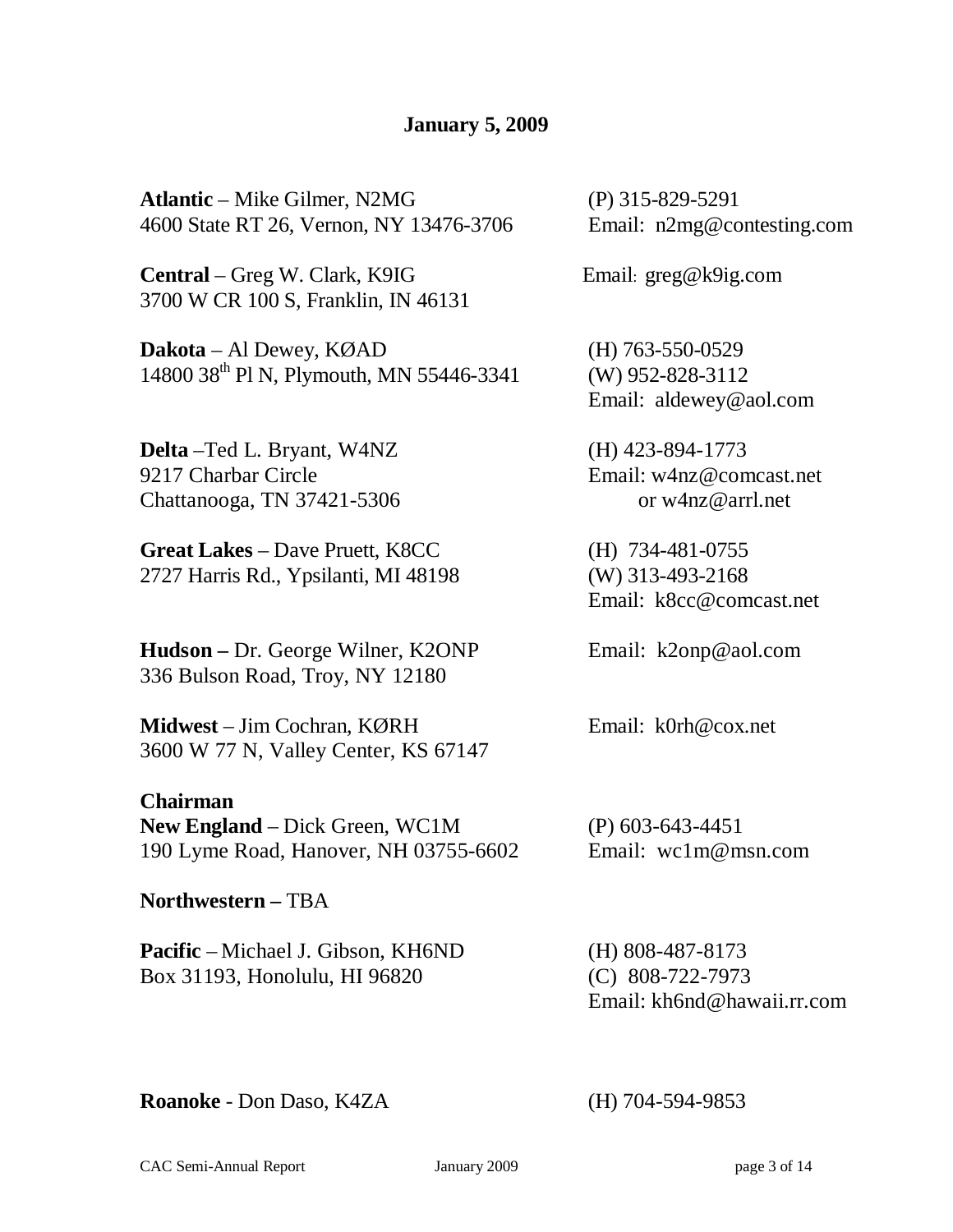515 Withershinn Drive, Charlotte NC 28262 cell/work 704-408-7948

**Rocky Mountain** – Robert Neece, KØKR (P) 303-830-7000 P.O. Box 3159, Boulder, CO 80307-3159 Email: rneece@bwsm.com

**Southeastern** – Charles T. Wooten, NF4A (H) 850-265-1249 P.O. Box 4183, Panama City, FL 32401 (C) 850-896-8076

**Southwestern –** Bruce Horn, WA7BNM (P) 818-502-5180 4225 Farmdale Avenue, Studio City, CA 91604 Email: bhorn@hornucopia.com

**West Gulf** - Joe Staples, W5ASP Email: w5asp@earthlink.net 10031 Meadow Lake, Houston, TX 77042

**RAC** – Dave Shipman, VE7CFD (P) 604-926-8170 1013 Sinclair Street, West Vancouver Email: davidshipman@shaw.ca BC V7V 3W1 Canada

**Board Liaison** – Tom Abernethy, W3TOM Email: w3tom@arrl.org 1133 Apple Valley Road, PO Box 73 Accokeek, MD 20607

**Staff Liaison** – Sean Kutzko, KX9X (P) 860-594-0232 225 Main Street, Newington, CT 06111 Email: kx9x@arrl.org

**Administrative Liaison** – Sharon Taratula (P) 860-594-0269 225 Main St., Newington, CT 06111 Email: staratula@arrl.org

Email: k4za@juno.com

Email: [nf4a@knology.net](mailto:nf4a@knology.net)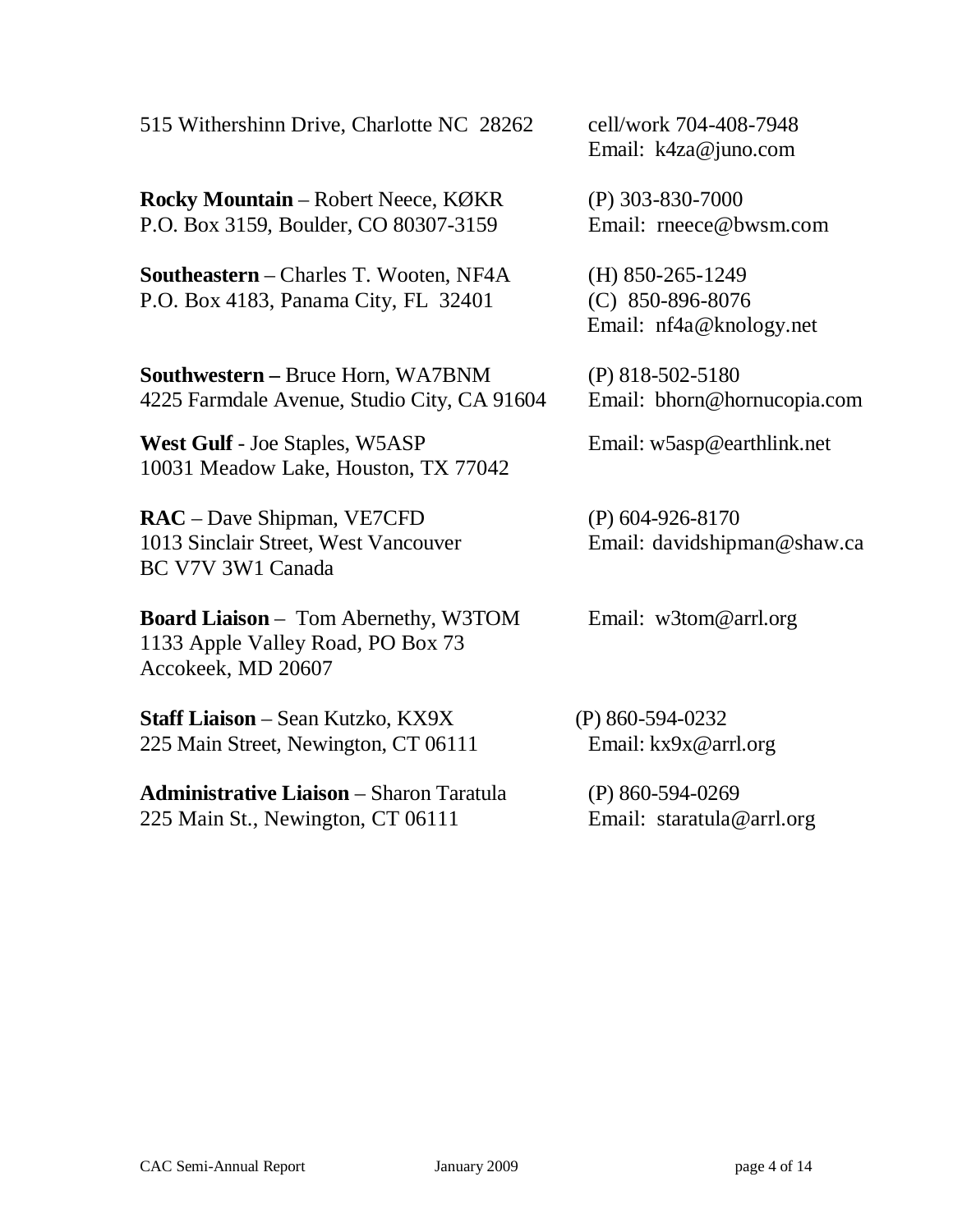# **ARRL Contest Advisory Committee Report on CW Skimmer**

**November 20, 2008**

**Submitted by Dick Green, WC1M Chairman, CAC 190 Lyme Rd Hanover, NH 03755 [wc1m@msn.com](mailto:wc1m@msn.com) (603) 643-4451**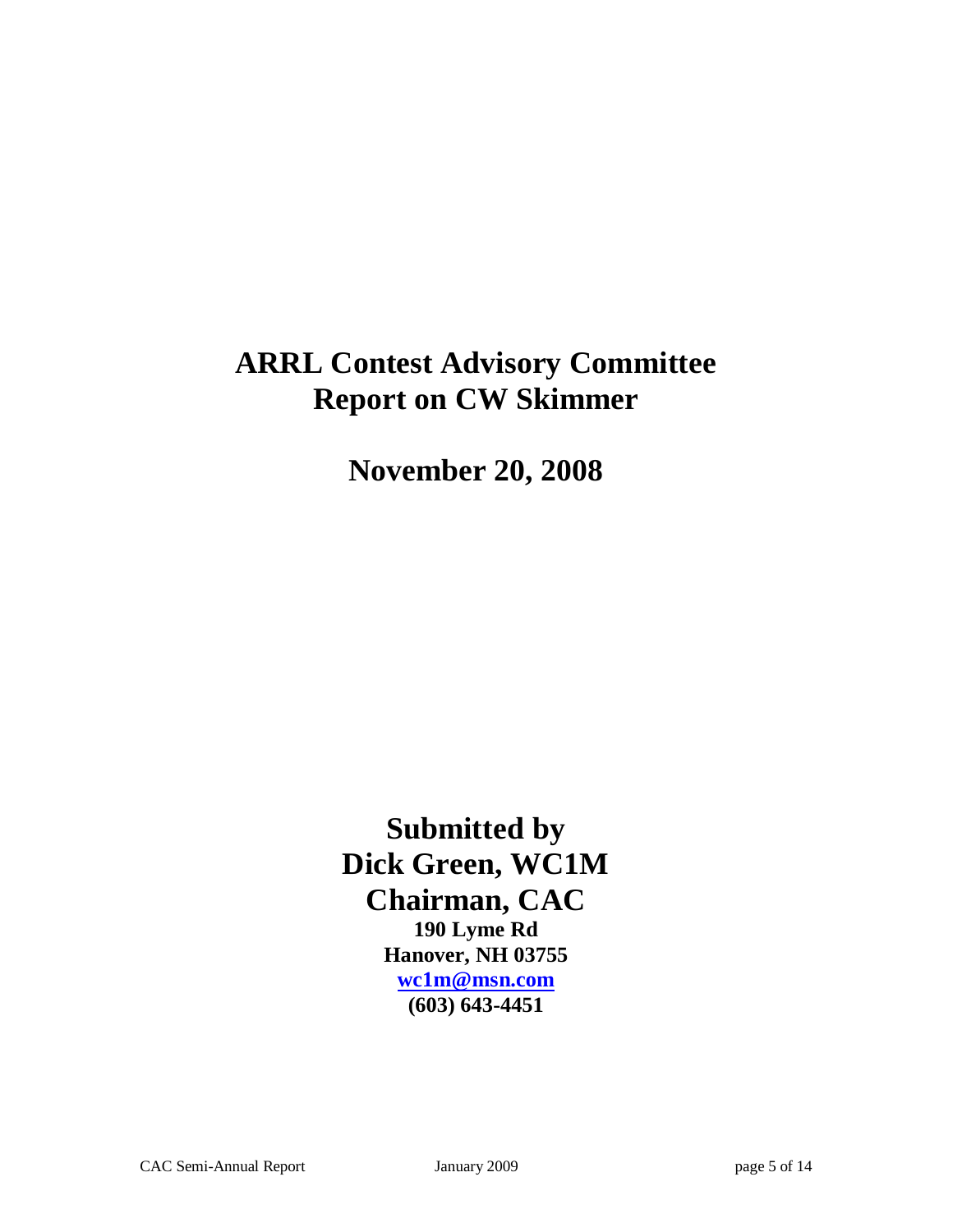## **ARRL Contest Advisory Committee Report on CW Skimmer**

## **November 20, 2008**

#### **Executive Summary**

Multi-channel decoders, such as CW Skimmer, allow the operator to receive information about the identity and frequency of stations operating in a contest. The effect is similar to the use of packet spots. Current ARRL contest rules do not address the use of multichannel decoders.

On July 18, 2008, the CAC received a tasking on CW Skimmer from the Programs and Services Committee. The tasking is attached to this report as Appendix A. The CAC has voted to make the following recommendations regarding CW Skimmer:

- **1. Multi-channel decoders should be allowed in ARRL contests.**
- **2. Multi-channel decoders should** *not* **be allowed in the Single Operator category.**
- **3. Use of information gathered by multi-channel decoders during off times should not be permitted.**
- **4. The Single Operator Assisted category in ARRL contests should be renamed Single Operator Unlimited.**
- **5. Rules for remote receivers apply to remote multi-channel decoders, including the exception for spotting nets.**
- **6. Multi-channel decoder spots should not be banned from spotting networks.**
- **7. Robot QSOs (contacts made by automated means independently of a human operator) should not be permitted.**

In addition, the CAC recommends the following wording be incorporated into the rules defining the Single Operator and Single Operator Assisted/Unlimited categories:

**Single Operator: One person performs all control, transmitting, receiving, and logging functions. Use of spotting information obtained directly or indirectly from any source other than the station operator, such as from other stations or automated tools, is prohibited.**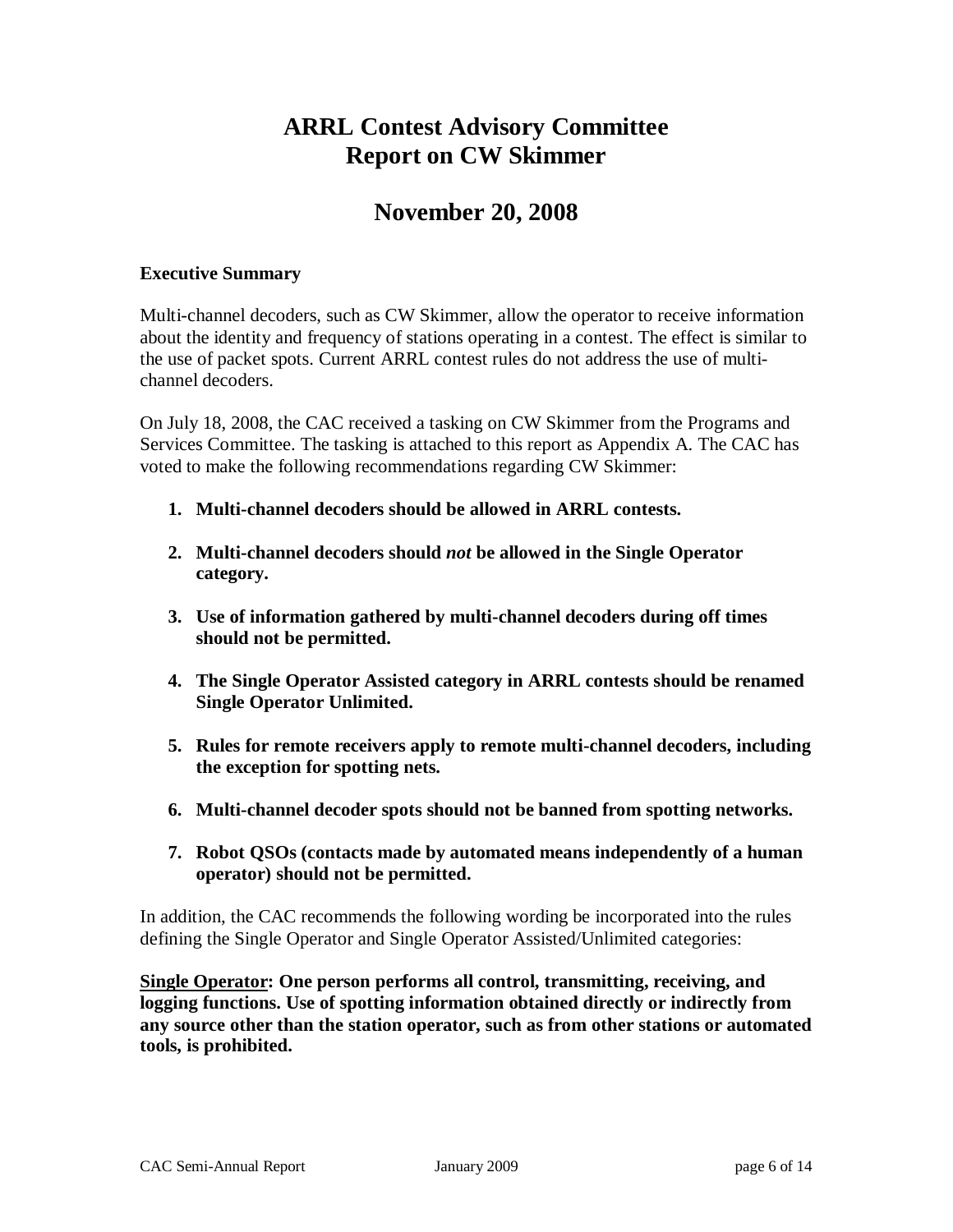**Single Operator Unlimited/Assisted: One person performs all control, transmitting, receiving, and logging functions. Use of spotting information is permitted. Exception: spotting information obtained from any source outside the station boundary via a closed or dedicated communication link may not be used.**

**Examples of sources of spotting information include: Operating arrangements involving other individuals, DX-alerting nets, PacketCluster(tm), Internet spotting network servers, CW Skimmer, etc.**

The CAC also recommends that the following definitions be incorporated into the rules or published in the FAQ:

**Spotting Information: Information specifying the transmit or receive frequency** *and* **any portion of the call sign, identity, exchange information, or location of another station with which a contest QSO could be made.** 

#### **Automated: Functioning independently of the operator's direct control and participation at the time the function is carried out.**

The remainder of this report discusses the tasking and recommendations in detail.

#### **Discussion**

On July 18, 2008, the ARRL Contest Advisory Committee received a request from the Programs & Services Committee to study CW Skimmer in contests sponsored by the ARRL. The request was received in the form of a tasking document, attached as Appendix A to this report. Please refer to the tasking for a description of multi-channel decoders and CW Skimmer. The CAC was invited to comment on several specific questions about CW Skimmer.

#### Expedited Recommendations for 2008 November Sweepstakes

The CAC was also asked to expedite one-time recommendations on CW Skimmer for the 75<sup>th</sup> running of the ARRL November Sweepstakes CW in November of 2008. On July 30, 2008, the CAC delivered recommendations to the P&SC on three key questions:

- 1) Should CW Skimmer be banned from all categories in the 2008 November Sweepstakes CW contest? (recommendation: No)
- 2) If your answer to #1 is No, then should CW Skimmer be allowed in all categories? (recommendation: No)
- 3) If your answer to #1 and #2 are No, then should CW Skimmer be disallowed in the Single Operator category only? (recommendation: Yes)

The Chair thanks the members of the CAC for their prompt and thoughtful response to the questions. Given the time constraints, debate on the three questions for Sweepstakes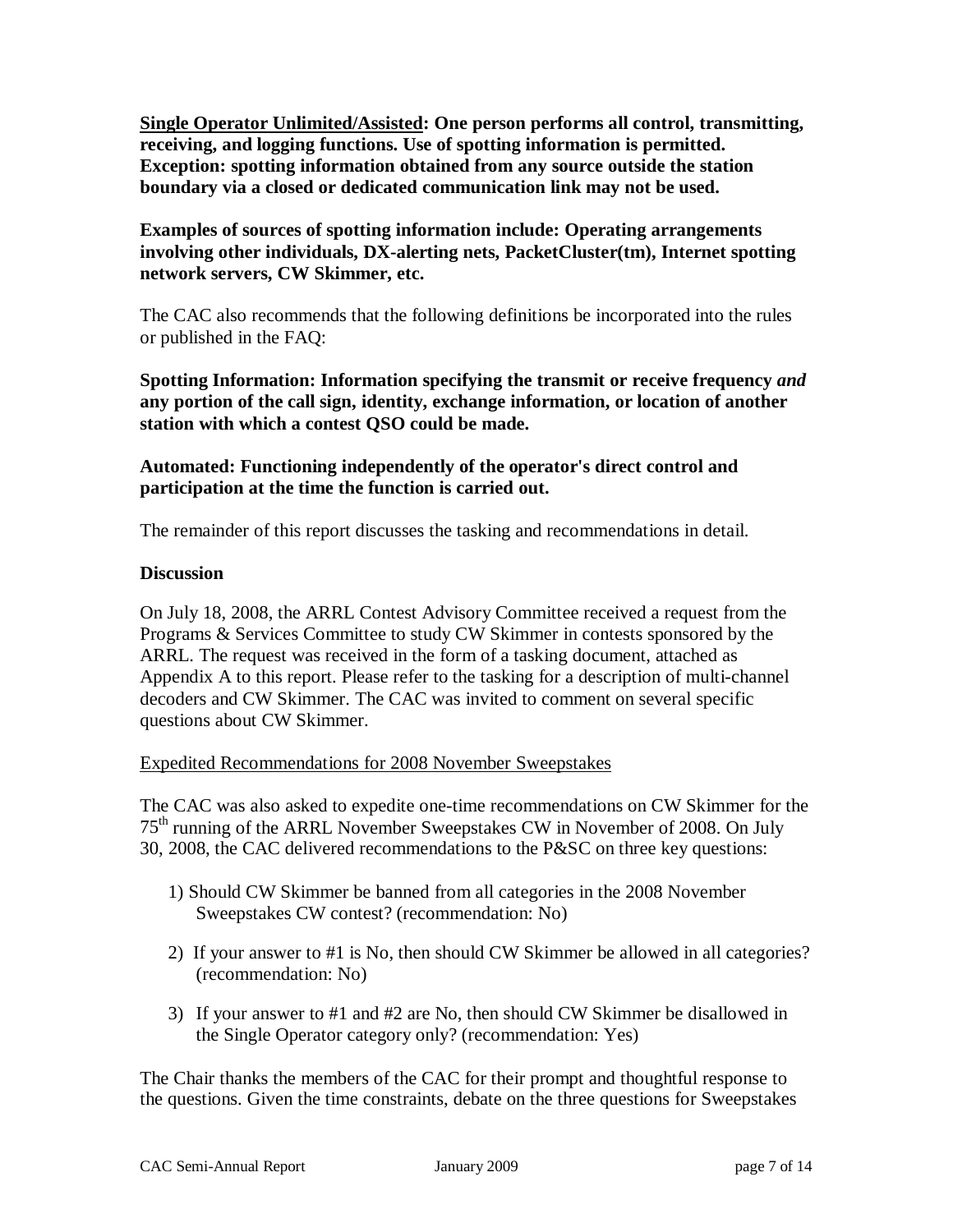was limited, and a number of issues were deferred until the CAC began work on the tasking.

#### Evaluation Process

To keep the debate focused, the questions in the tasking were divided into three groups presented separately to the CAC membership. Members were asked to respond to each question with comments supporting their position. Members were free to consult with individuals in their respective ARRL Divisions.

#### Should Skimmer be Allowed?

There was very little debate about two of the key questions, whether CW Skimmer should be allowed in ARRL contests, and whether it should be allowed in the Single Operator category. Consistent with our recommendations for 2008 Sweepstakes, the membership voted overwhelmingly to allow use of CW Skimmer in ARRL contests (unanimous), but to prohibit its use in the Single Operator category (14- 2.)

#### Are Additional Categories Needed?

There was considerable debate on the question of whether additional categories were needed to accommodate CW Skimmer in ARRL contests. A proposal was made to add a new Single Operator category that would effectively allow CW Skimmer but not packet spots. However, in the end the membership voted 14-2 not to change or add to the existing categories. The general feeling was that CW Skimmer should be allowed in any category where packet spots are allowed.

#### CW Skimmer During Off Times

Members voted 11-4 to recommend that use of information gathered by CW Skimmer during off times be disallowed. Quite a few members noted that there is no explicit prohibition on the use of packet spots generated during off times. The rules only state that time spent listening counts as operating time. The Chair's interpretation of the discussion is that an explicit prohibition isn't necessary, but the FAQ should be updated to make it clear that neither packet spots nor CW Skimmer spots gathered during off times should be used.

#### Renaming the Assisted Category

Proponents of allowing CW Skimmer in the Single Operator category have often insisted that CW Skimmer is not "assistance" because it's not performed by another person. To counter this somewhat specious argument, it has been suggested that the Assisted category be renamed. A majority of CAC members was in favor of doing so, but the recommendation that the Assisted category be renamed to Unlimited barely received a majority of those responding: 8 members favored Unlimited, 6 members favored retaining Assisted and 1 member favored Single Op Plus.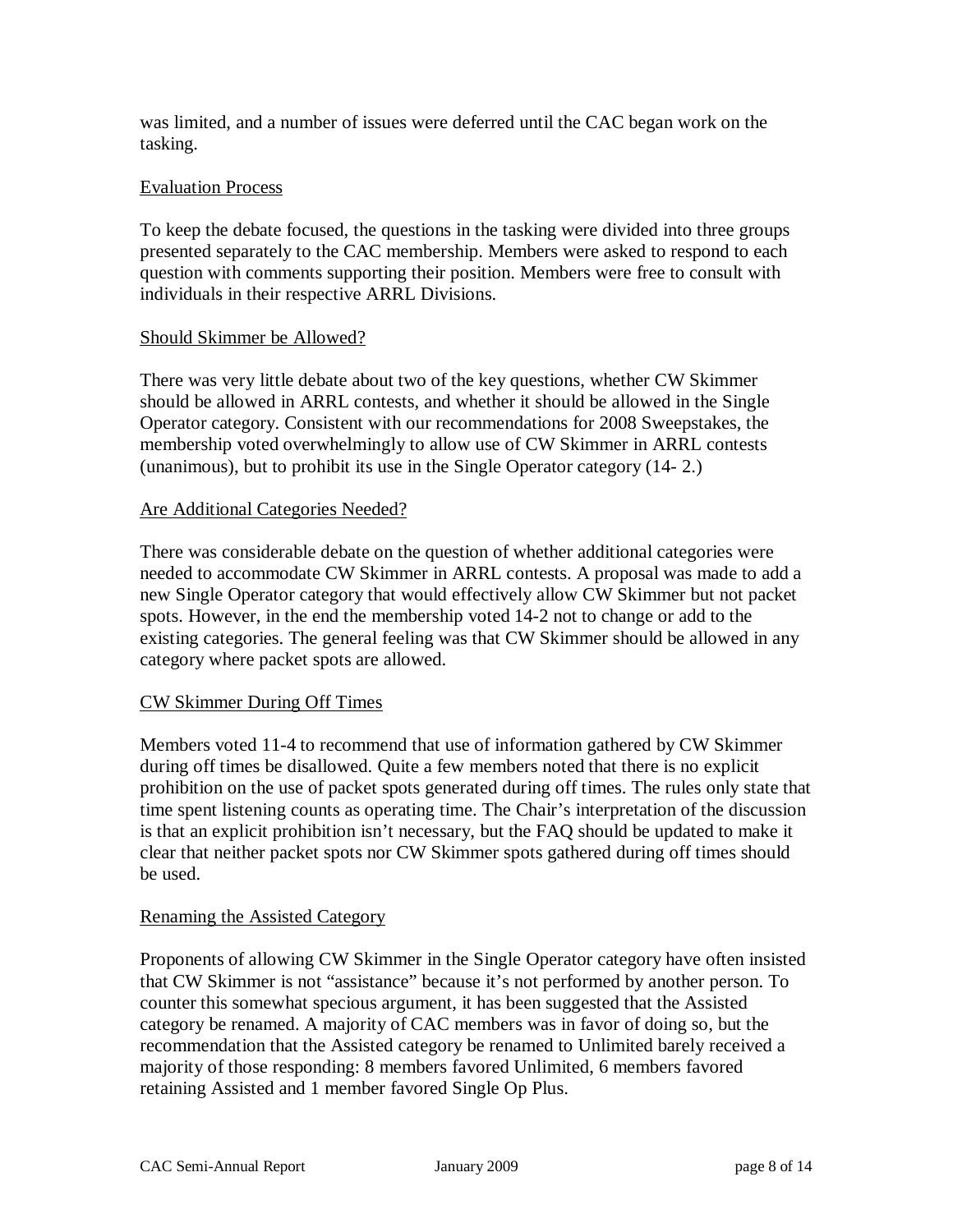The Chair adds that it would be desirable to have a single, consistent name for the category in all ARRL contests.

#### Is a Remote CW Skimmer a Remote Receiver?

With 15 members responding, 10 voted that spots from a remote CW Skimmer violate the remote receiver prohibition, but that such spots should be allowed over spotting nets. In essence, CW Skimmer spots should be treated the same as packet spots. Four members felt that a remote CW Skimmer station should not be considered a remote receiver. One member felt that no exception to the remote receiver prohibition should be made for a remote CW Skimmer station.

In retrospect, the wording of this question wasn't clear. The motivation for the question was the scenario where an operator sets up a remote receiver running CW Skimmer to feed spots over a dedicated communications link. Is this disallowed by the 500m rule (i.e., is it a remote receiver)? If so, would CW Skimmer feeding spots to a PacketCluster be a remote receiver?

During the discussion, it was pointed out that the 500m rule has an explicit exception for packet spots for Multioperator and Single Operator Assisted. However, the exception relies on the undefined term "spotting nets". There was general agreement that the concept is to allow spots that are generally available to other stations, but to disallow spots if they are available only to a single station or a group of stations over a closed or dedicated network. Accordingly, this concept was incorporated in the recommended rule text for Single Operator Assisted/Unlimited.

Given that spots coming from dedicated or closed communications links shouldn't be allowed in the Multioperator categories, either, it may be advisable to amend those rules or clarify the term "spotting nets" in the FAQ to make it clear that the spots must be generally available to qualify for the exception.

#### Should CW Skimmer be Banned from PacketClusters?

This question was not part of the original tasking, but one of our members proposed that we consider it. The argument is that with hundreds or even thousands of stations sending CW Skimmer spots to the network, huge pileups will develop almost instantaneously, making it virtually impossible to tune for a new station or multiplier that hasn't been found yet.

A strong majority of the CAC, 13 members, voted not to ban CW Skimmer spots from PacketClusters. Two members voted in favor of the ban. Several members cited the fact that software has already been developed to send CW Skimmer spots to PacketClusters, and that it would be difficult or impossible to enforce such a ban because CW Skimmer and packet spots can't be distinguished. Others felt that if a problem develops, we can revisit the question. Still others felt a dramatic increase in the number of spots might slow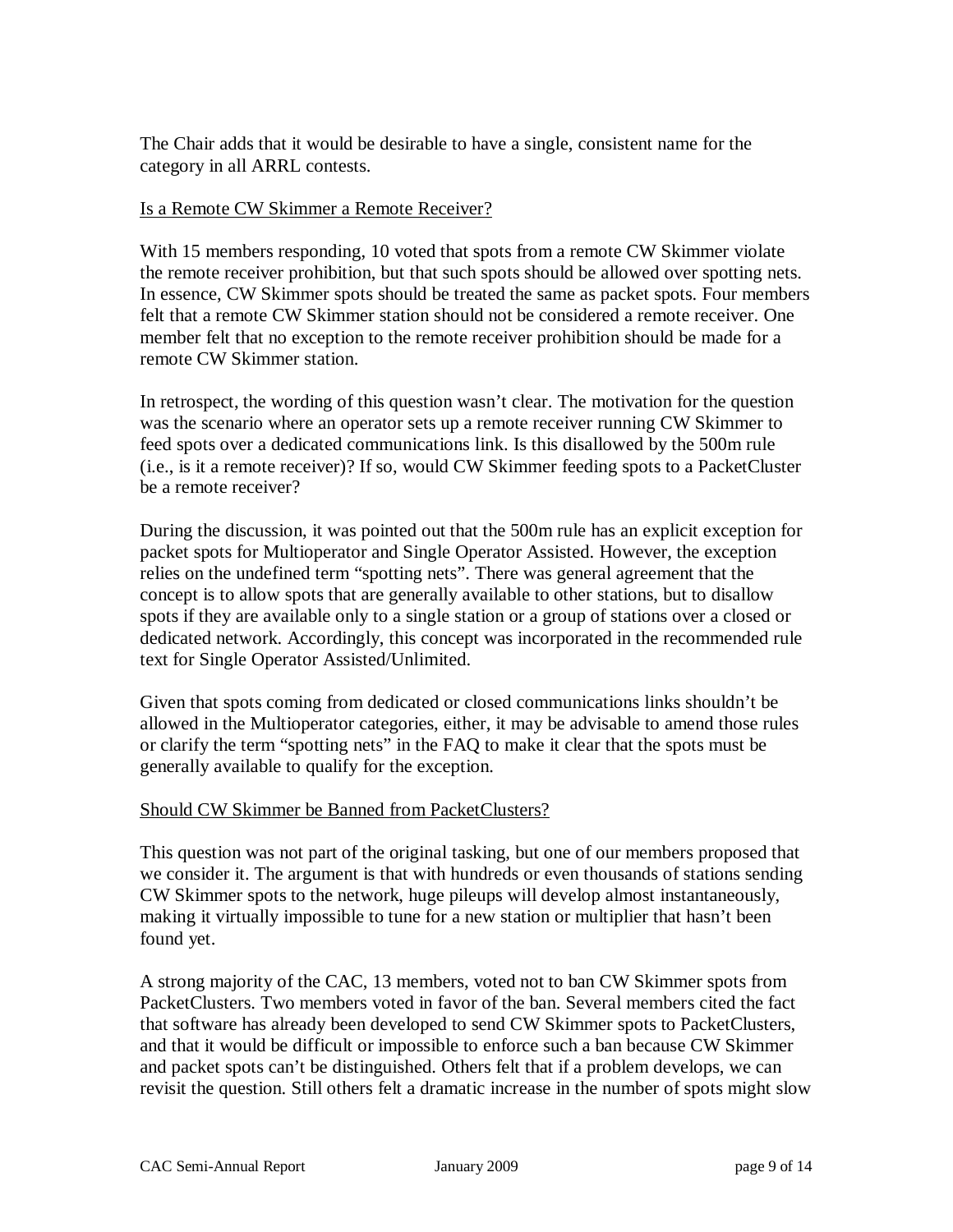some packet networks to the point of decreasing or eliminating usage (i.e., the problem might correct itself.)

#### Should Robot QSOs be Allowed?

It seems clear that CW Skimmer is only the beginning of a new wave of broadband decoding technology. It's not hard to imagine future enhancements that would allow completely unattended or robot QSOs, both on-frequency (running) and across a band (searching and pouncing.) The CAC voted 14-1 to ban robot QSOs from ARRL contests. It was pointed out that FCC rules may prohibit unattended operation, but that this may not be the case in other jurisdictions.

Although the CAC did not address whether an explicit rule against robot QSOs is required, the overwhelming nature of the vote suggests the prohibition should be incorporated in the rules or the FAQ. However, we did not consider wording for such a prohibition.

#### New Wording for the Single Operator Categories

Considerable time and energy were devoted to developing revised wording for rules governing the Single Operator and Single Operator Assisted/Unlimited categories. The task was arduous and not without some spirited debate. The Chair would like to thanks the members who directly participated in this work, especially Ward Silver, N0AX, who argued for wording that could stand up to future changes in technology, isolated and defined the essential information provided by CW Skimmer-like tools, and did the lion's share of the wordsmithing and editing.

Note that the revised wording permits the use of single-channel decoders, such as CW readers and RTTY programs, as well as band scopes. This is consistent with current rules and practice.

Although the recommended wording is not intended to be an exact replacement for the current rule text, the CAC worked very hard to create terminology and syntax that embodies the CAC's recommendations, does not prohibit long-established practices, and will be effective for the long run. We therefore recommend that no changes be made to the substance and intent of the wording beyond what's necessary to integrate the text with the existing rules.

Further, the definitions and examples are a critical part of the revised rules. Ideally, both should be included in the main rule text, but at a minimum the examples should be included with the rules (definitions could be put in the FAQ.) We believe that a participant should be able to read the rules and determine whether or not CW Skimmer or a similar technology is permitted, without referring to external sources.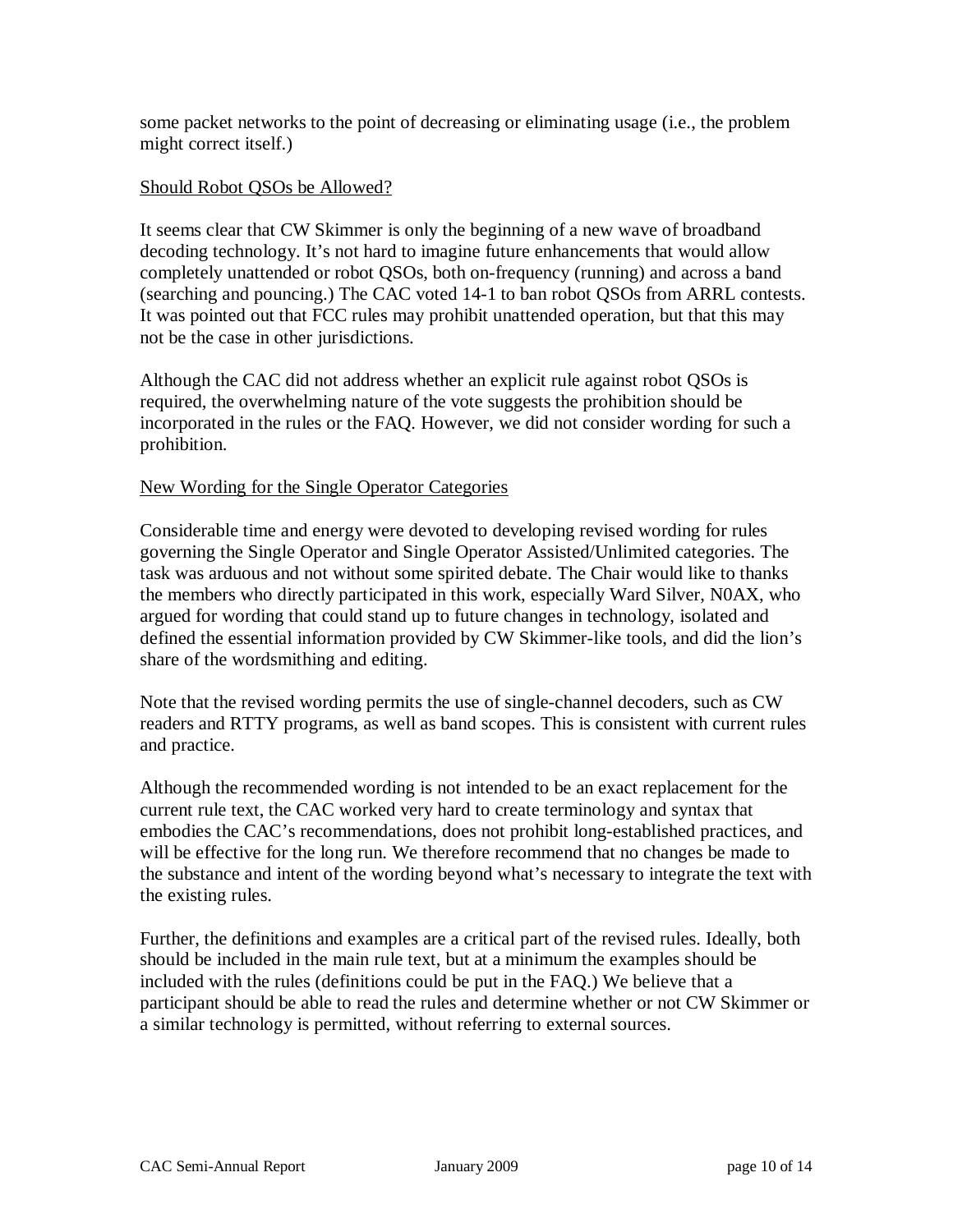#### Consistency with CW WW

As mentioned in our report on Remote Operating, the CAC has established communications with the CQ WW Contest Committee, with Doug Grant, K1DG, acting as liaison. The Chair was kept informed of the direction the CQWWCC was heading with CW Skimmer, and found it to be consistent with the CAC's direction. New rules published for CQ WW are similar in intent to the CAC's recommendations, though the wording is somewhat more specific.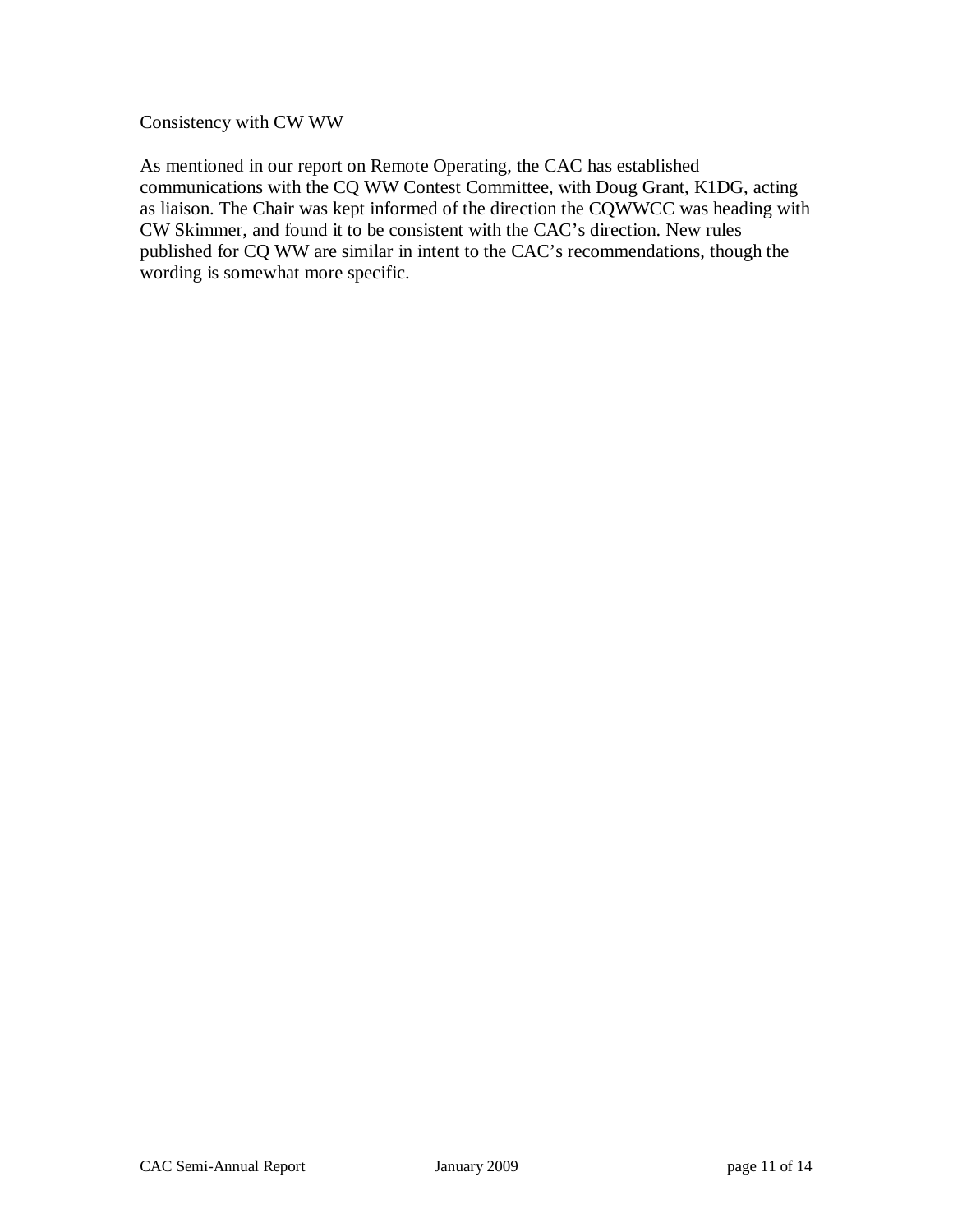# **Appendix A**

### **Proposal for Study: CW Skimmer**

Multi-channel signal decoding software and hardware technology is now available. The software, called CW Skimmer, can decode multiple signals simultaneously, extract call signs, and send spots to the local contest log program for display in its band map, or to a spotting network node for broadcast. If desired, spots can be limited to stations calling CQ or TEST, and can be optionally verified against a Super Check Partial database. CW Skimmer can also decode call signs responding to the host station's CQ.

CW Skimmer can perform its job automatically, while the operator uses the same radio or another radio to call CQ or tune for new stations. It can also take place while the operator is in an "off time" break.

Stations have already been built with dedicated wide-band CW Skimmer receivers for each amateur band that are capable of decoding call signs for all open bands simultaneously and feeding spots to the logging program.

CW Skimmer is capable of providing nearly the same information as is currently provided by the spotting network, but without the help of another operator.

Current ARRL contest rules permit use of CW Skimmer, co-located with all other station equipment, in all categories, including Single Operator. The ARRL Contest Branch announced in June 2008 that CW Skimmer would be allowed in the Singe Operator category for the 2008 IARU Radio Championship. Several stations using CW Skimmer finished in the top ten in the Mixed and CW categories.

CW Skimmer has sparked intense controversy within the contest community, with some advocating for the technology to be allowed in all categories, some advocating for the technology to be allowed only in Assisted or Multi-Operator categories, and some advocating for a complete ban of the technology. Debate has been spirited and at times overwhelming in quantity.

The Contest Advisory Committee is asked to study the CW Skimmer technology, become familiar with current and anticipated future configurations and capabilities, and respond to the questions listed below.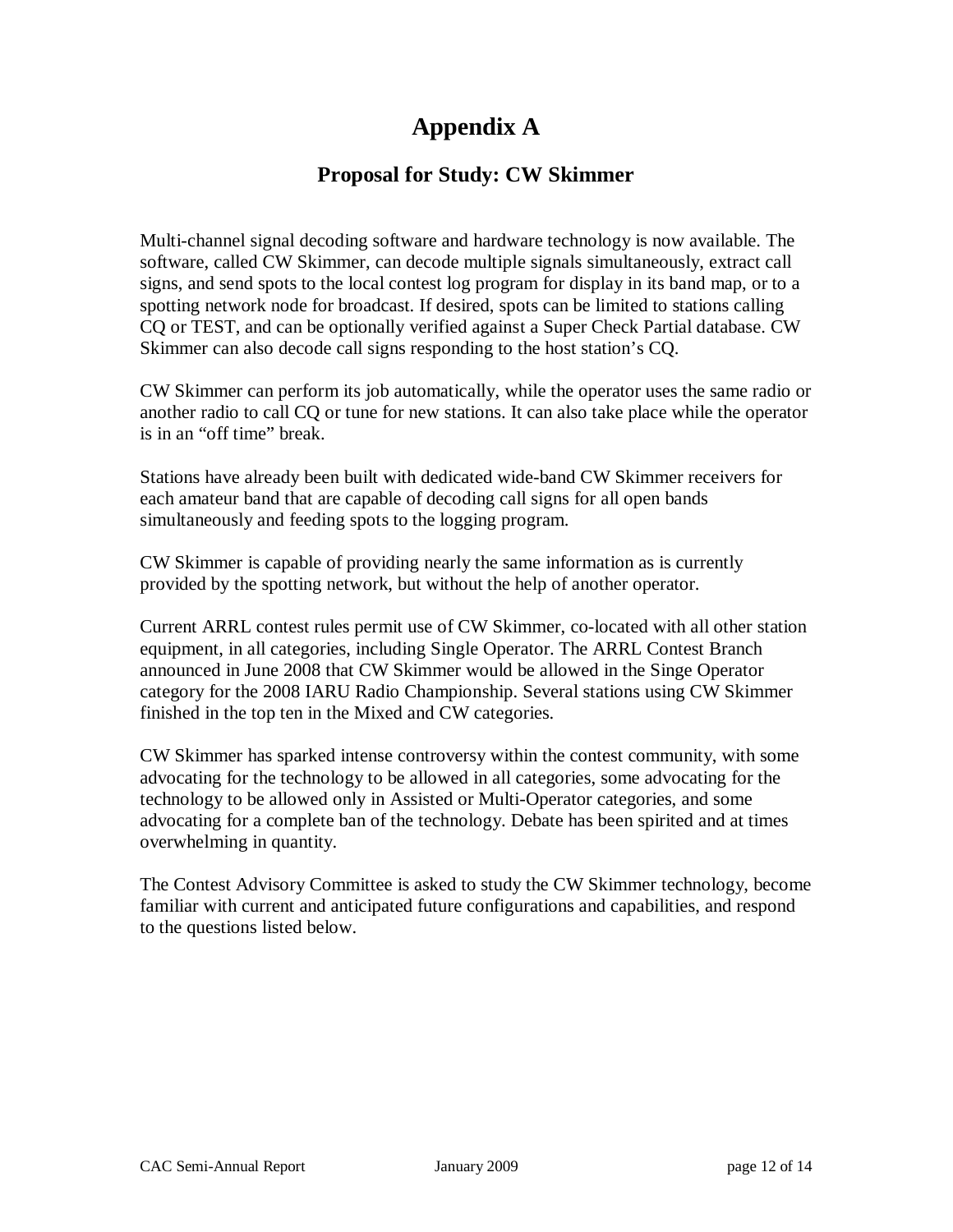#### **Questions**

- 1. Should multi-channel signal decoders (referred to as "CW Skimmer" in this task) be allowed in ARRL contests?
- 2. If CW Skimmer is allowed, can it be accommodated within the existing category structure? If so, how?
- 3. If CW Skimmer requires new categories, what category structure is required to accommodate CW Skimmer?
- 4. In contests that limit operating time to a portion of the contest period, should CW Skimmer be allowed to generate operating information during non-operating periods?

#### Related issues

- 5. Should the Assisted category be renamed to avoid semantic confusion over the word "Assistance"? If so, what label should be used instead?
- 6. Under what circumstances is a CW Skimmer operating at a station outside the 500m station radius considered to be a remote receiver?
- 7. It is possible that future versions of CW Skimmer, or similar programs, will be able to automatically complete contest QSOs. Although they are not allowed under FCC rules, should automated or "robot" operation by non-US stations be allowed in ARRL contests?